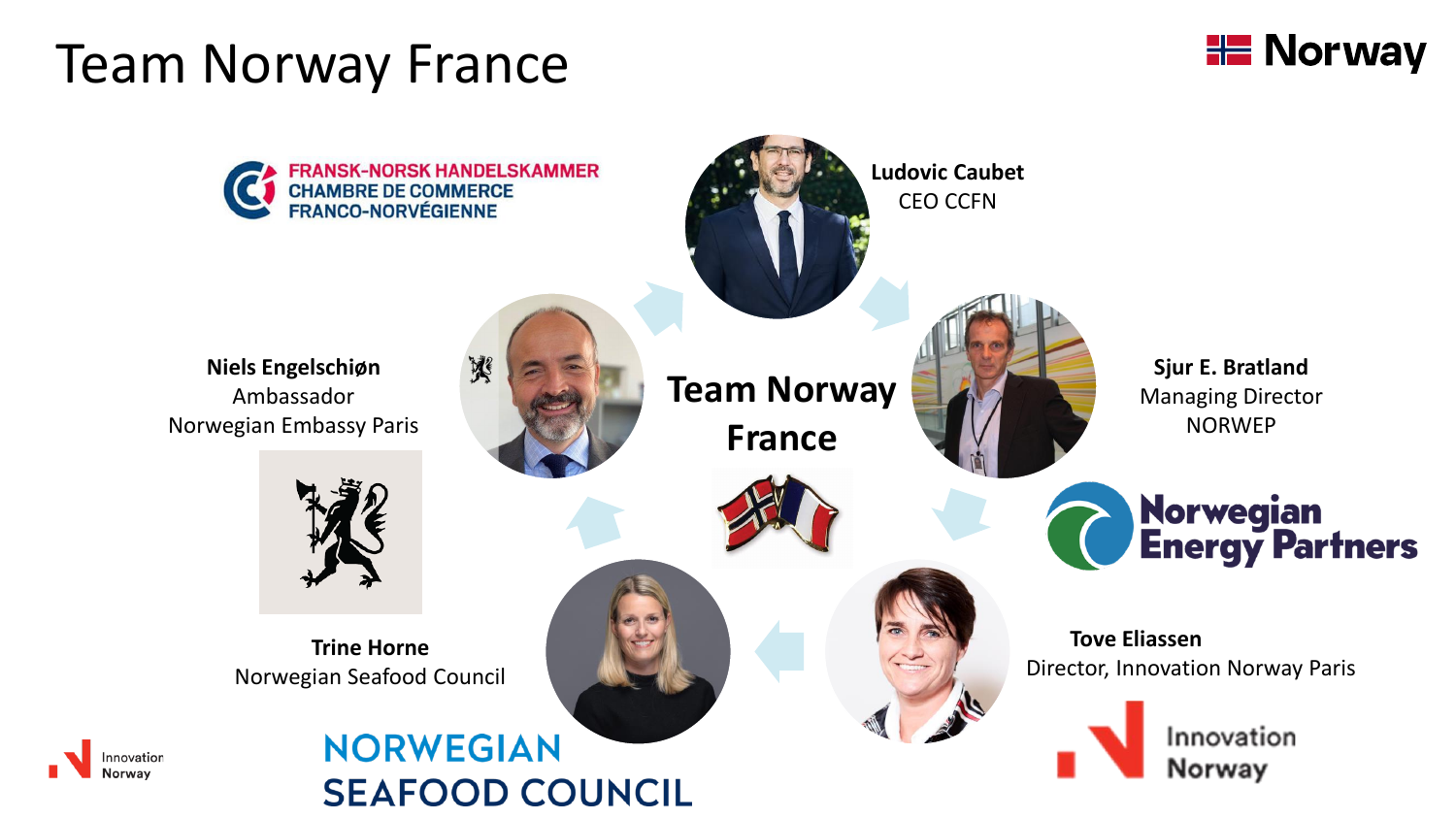### «Vi skal øke eksporten med 50% innen 2030!»

#### Sparringpartner for næringslivet

**Sterke regionale partnerskap**

**Løse globale utfordringer**

en del av løsningen.

Vi skal fremme verdiskaping i hele Norge.

Vi skal bidra til at norske bedrifter er

**Bærekraftig vekst og eksport**

Vi skal ta de beste norske bedriftene ut i verden.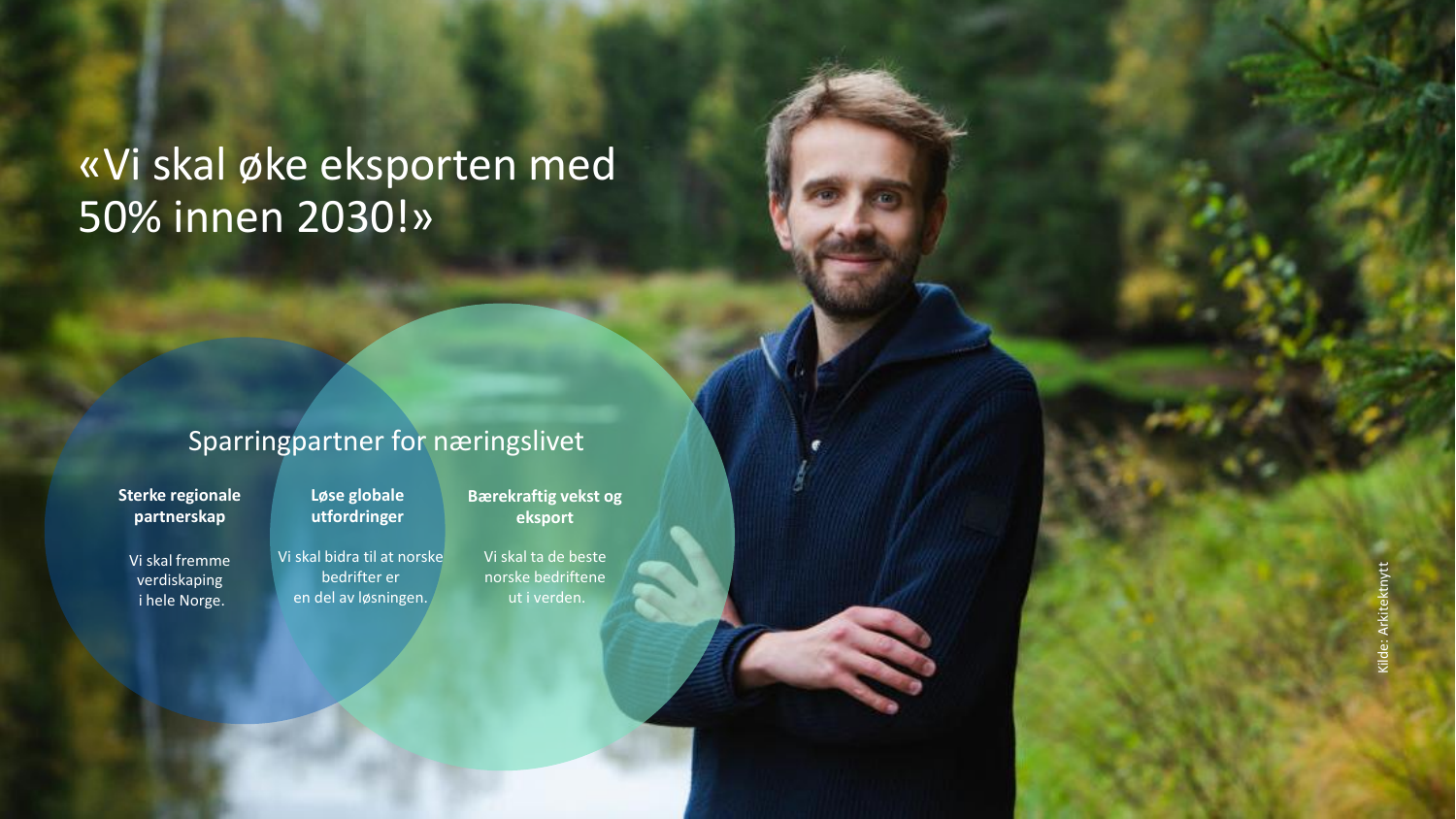# High Potential Opportunities (HPO)